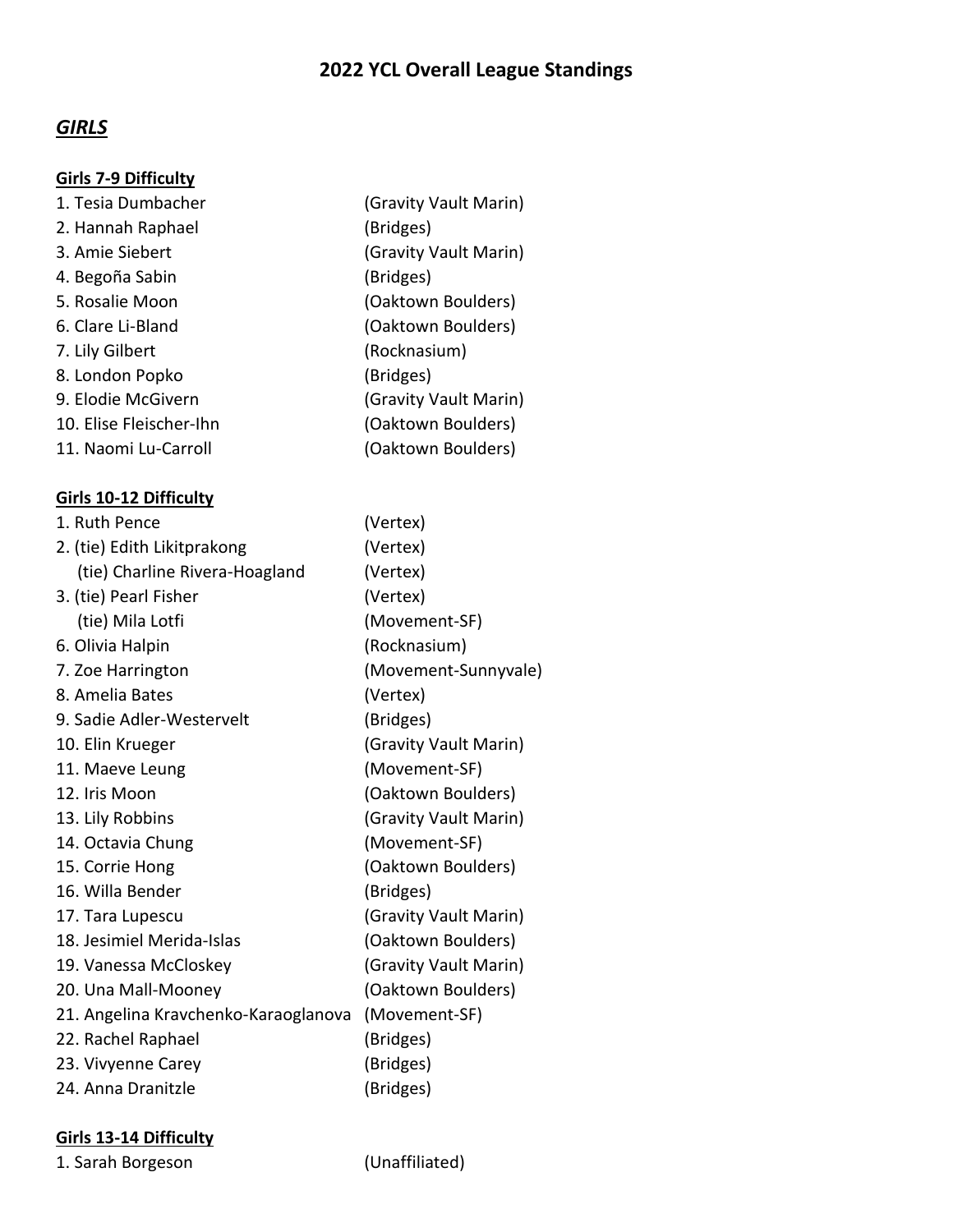2. Maïa Benefield (Vertex) 3. Eden Arzi (Rocknasium) 4. Hudson Meyer (Vertex) 5. Madeleine Keefer (Vertex) 6. Anna Bork (Rocknasium) 7. Katie McConneloug (Gravity Vault Marin) 8. Katelyn Secrest (Rocknasium) 9. Abigail Kroger (Pacific Edge) 10. Tessa Tuatini (Gravity Vault Marin) 11. Polly McGinness (Gravity Vault Marin) 12. Sophie Jasik (Movement-SF) 13. Audrey Bruns (Gravity Vault Marin) 14. Lucy Lombardo (Vertex) 15. Emma Blakeley (Gravity Vault Marin) 16. Mikenzie Langdale (Vertex) 17. Amaya Tomikawa (Bridges) 18. Zara Deering (Rocknasium) 19. Wren Venter (Pacific Edge) 20. Lalima Gluesenkamp (Bridges) 21. Emory Kolodziejski (Gravity Vault Marin) 22. Kyra Rogers (Pacific Edge) 23. Whitney Earl (Gravity Vault Marin) 24. Ella Garrett (Gravity Vault Marin)

#### **Girls 15+ Difficulty**

1. Cullen Javers (Rocknasium) 2. Quin McNeil (Rocknasium) 3. Eva Xochi Barricklow (Vertex) 4. Bailey Epperson (Vertex) 5. Brooke Noren (Rocknasium) 6. Sierra Meisel (Movement-Sunnyvale) 7. Amanda Mueller (Gravity Vault Marin) 8. Zoe Stephens (Gravity Vault Marin) 9. Peyton Leiken (Gravity Vault Marin) 10. Maria Pickles (Rocknasium) 11. Ava Scott (Gravity Vault Marin)

### *BOYS*

**Boys 7-9 Difficulty** 1. Nathaniel Norden (Oaktown Boulders) 2. Augustyn Hamilton (Bridges) 3. Charlie Iggbom (Oaktown Boulders) 4. Mateo Marcial (Oaktown Boulders) 5. Andrew Ranjan (Bridges)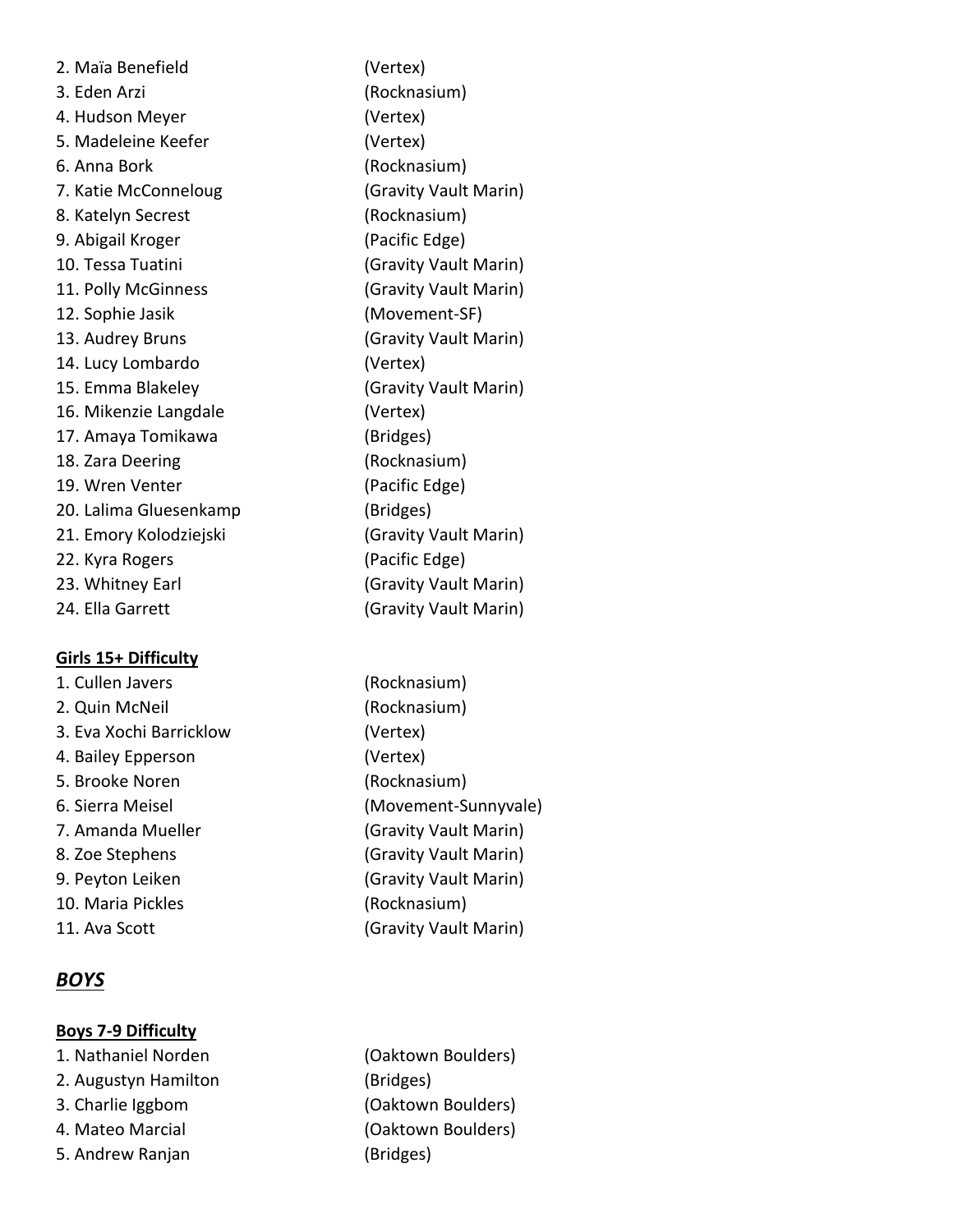#### **Boys 10-12 Difficulty**

1. Henry (Harry) Harper (Vertex) 2. Neko Fitzpatrick (Vertex) 3. Evan Rowland (Rocknasium) 4. Zane Ahmed (Movement-Sunnyvale) 5. Omari Moutawakkil (Pacific Edge) 6. Cruz Davidson (Rocknasium) 7. Cruz Lopez (Vertex) 8. Calvin Peters-Campbell (Pacific Edge) 9. Raphael Ponchon (Gravity Vault Marin) 10. Cormac Javers (Rocknasium) 11. Elijah Alborg (Gravity Vault Marin) 12. Kadin Brown (Movement-SF) 13. Elias Righetti (Vertex) 14. Noah Gurvich (Gravity Vault Marin) 15. Kaden Traynor (Bridges) 16. Dashiell Wedeking-Lucido (Bridges) 17. Tristan Davis (Movement-SF) 18. Bennett Taylor (Gravity Vault Marin) 19. Miles Brooks (Gravity Vault Marin) 20. Esper Dey (Bridges) 21. Wesley Li-Bland (Oaktown Boulders) 22. Philip Ranjan (Bridges) 23. Edward Harper (Vertex) 24. Carter Lalanne (Gravity Vault Marin) 25. Jack Brownley (Gravity Vault Marin) 26. Connor Wormuth (Gravity Vault Marin) 27. Elias Oubkeo (Oaktown Boulders) 28. Corwin Gauna (Bridges)

#### **Boys 13-14 Difficulty**

1. Dorian Niaki (Vertex) 2. Felix Fitzpatrick (Vertex) 3. Quinn Guyot (Gravity Vault Marin) 4. Finn Harrington (Movement-Sunnyvale) 5. Henry Gwynne-Gersick (Movement-SF) 6. Josh Davis (Gold Rush) 7. Adam Gurrola (Gravity Vault Marin) 8. Yishai Levy (Bridges) 9. Noah Le (Oaktown Boulders) 10. Clement Ghelfi (Movement-SF) 11. Carson Little (Bridges)

12. Alex Willard (Gravity Vault Marin)